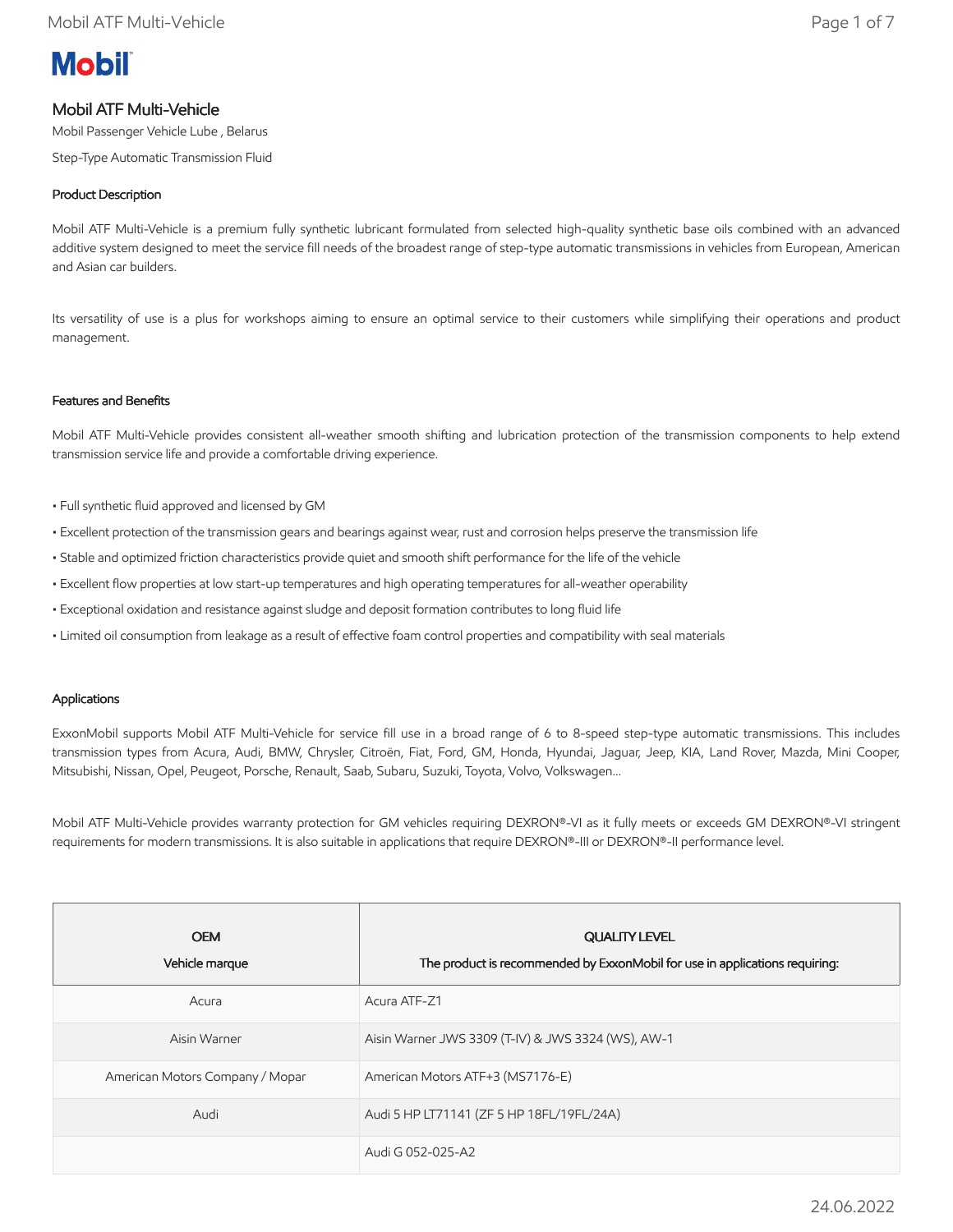٠

| <b>OEM</b><br>Vehicle marque         | <b>QUALITY LEVEL</b><br>The product is recommended by ExxonMobil for use in applications requiring: |
|--------------------------------------|-----------------------------------------------------------------------------------------------------|
|                                      | Audi G 053-025-A2                                                                                   |
|                                      | Audi G 052-162-A1 A2 (ZF Lifeguard fluid 5, ZF No. S671 090 170)                                    |
|                                      | Audi G 055-025 A2 (JWS 3309)                                                                        |
| <b>BMW</b>                           | BMW JWS 3309 (T-IV)                                                                                 |
|                                      | BMW LT71141(ZF 5 HP 18FL/19FL/24A)                                                                  |
|                                      | BMW ZF 5HP18FL, 5HP24, 5HP30                                                                        |
|                                      | <b>BMW 7045E</b>                                                                                    |
|                                      | BMW LA2634                                                                                          |
|                                      | BMW ETL-8072B                                                                                       |
|                                      | <b>BMW MINI</b>                                                                                     |
| CHRYSLER, Dodge, Jeep, RAM, Cherokee | <b>MS 7176E</b>                                                                                     |
|                                      | Chrysler ATF+, ATF+2, ATF+3                                                                         |
|                                      | Chrysler/Dodge MOPAR AS 68 RC (T-IV), JWS 3309                                                      |
|                                      | Chrysler/Dodge/Jeep 05127382AA                                                                      |
|                                      | Chrysler/Dodge/Jeep 68043742AA                                                                      |
|                                      | NAG1                                                                                                |
| Fiat                                 | FIAT T-IV type, JWS 3309 (excluding CVT applications)                                               |
| Ford                                 | Ford MERCON®                                                                                        |
|                                      | Ford FNR5                                                                                           |
|                                      | Ford ESP-M2C138-CJ                                                                                  |
|                                      | Ford ESP-M2C166-H                                                                                   |
|                                      | Ford WSS M2C922-A1                                                                                  |
|                                      | Ford WSS M2C924-A                                                                                   |
|                                      | Ford XL-12                                                                                          |
|                                      | Ford XT-2-QDX (M)                                                                                   |
|                                      | Ford XT-2-QSM (Syn)                                                                                 |
| Saturn                               | GM9986195 (Aisin AW, JWS 3309)                                                                      |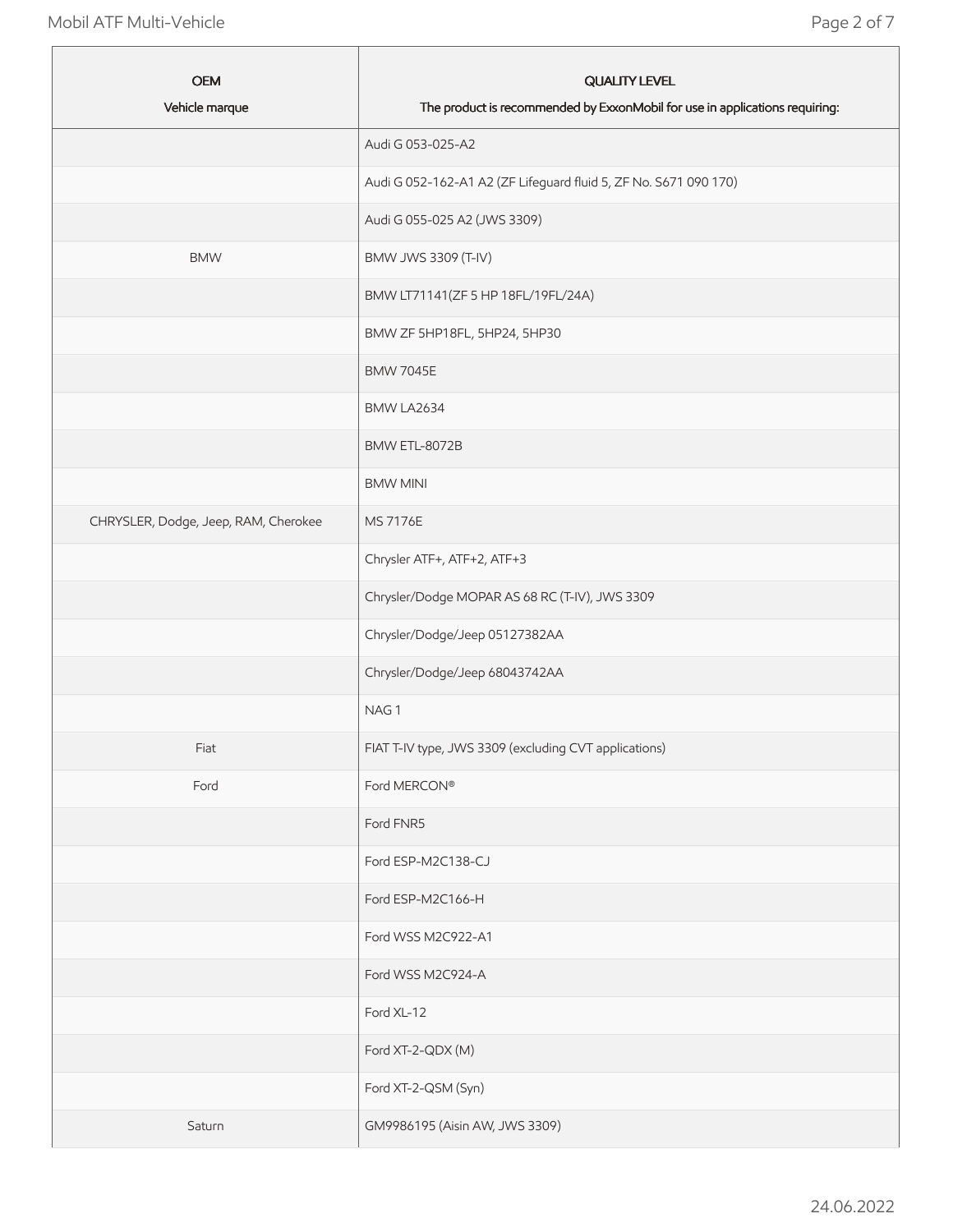| <b>OEM</b><br>Vehicle marque | <b>QUALITY LEVEL</b><br>The product is recommended by ExxonMobil for use in applications requiring: |
|------------------------------|-----------------------------------------------------------------------------------------------------|
| <b>GM</b>                    | GM Type A Suffix A                                                                                  |
|                              | <b>GM DEXRON®-II</b>                                                                                |
|                              | <b>GM DEXRON®-IID</b>                                                                               |
|                              | <b>GM DEXRON®-IIE</b>                                                                               |
|                              | <b>GM DEXRON®-IIIG</b>                                                                              |
|                              | <b>GM DEXRON®-IIIH</b>                                                                              |
|                              | <b>GM DEXRON®-VI</b>                                                                                |
| Honda                        | Honda ATF-Z1 (except in CVTs)                                                                       |
|                              | Honda DW-1                                                                                          |
| Hyundai/Kia                  | Hyundai/Kia SP-IV (00232-1904/04500-00115)                                                          |
|                              | Hyundai/Kia SP-IV M (SP4-M)                                                                         |
|                              | Hyundai/Kia SP-IV-RR                                                                                |
|                              | Hyundai/Kia SP-III                                                                                  |
|                              | Hyundai/Kia Dex-II/ SP-II                                                                           |
|                              | Hyundai/Kia JWS 3314                                                                                |
|                              | Hyundai/Kia NWS 9638                                                                                |
|                              | Hyundai/Kia 040000C90SG                                                                             |
|                              | KIA ATF Red 1                                                                                       |
| Isuzu                        | <b>ISUZU BESCO ATF-II</b>                                                                           |
|                              | <b>ISUZU BESCO ATF-III</b>                                                                          |
|                              | <b>ISUZU BESCO ATF SP</b>                                                                           |
|                              | <b>ISUZU SCS Fluid</b>                                                                              |
|                              | ISUZU 08200-9001                                                                                    |
| Jaguar                       | Jaguar ATF LT71141, ZF 5HP24                                                                        |
|                              | Jaguar ATF 3403 M115, ATF 3403-M115                                                                 |
|                              | Jaguar JLM20238/20292                                                                               |
|                              | Jaguar K17                                                                                          |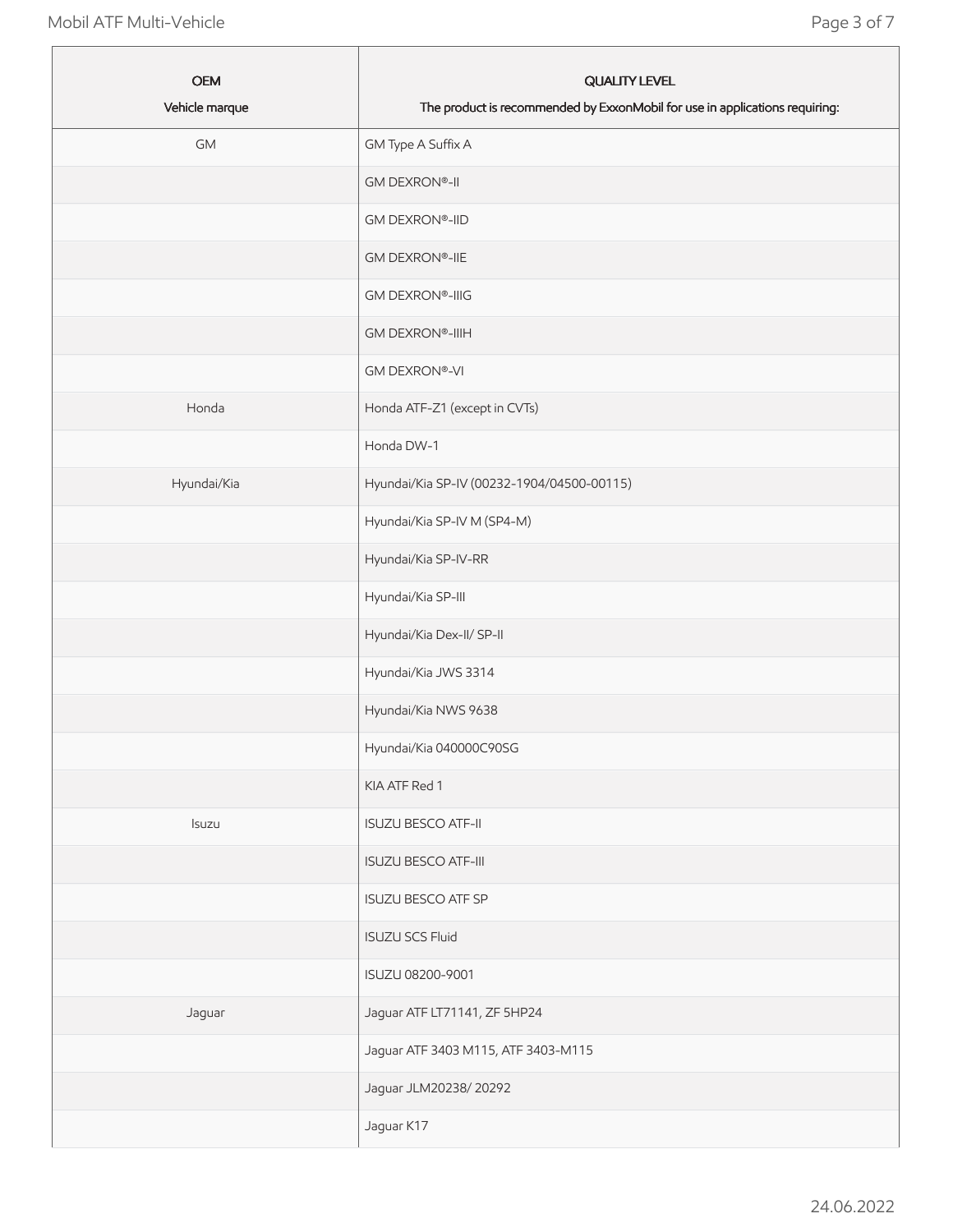| <b>OEM</b><br>Vehicle marque | <b>QUALITY LEVEL</b><br>The product is recommended by ExxonMobil for use in applications requiring: |
|------------------------------|-----------------------------------------------------------------------------------------------------|
| <b>JASO</b>                  | JASO M315 1A                                                                                        |
|                              | JASO M315 1A-LV                                                                                     |
|                              | JASO M315 2A                                                                                        |
| <b>JEEP</b>                  | JEEP ATF+3                                                                                          |
| Lexus                        | Lexus JWS 3309                                                                                      |
| Mazda                        | Mazda ATF D-II                                                                                      |
|                              | Mazda ATF M-III / V                                                                                 |
|                              | Mazda ATF FZ/F-1                                                                                    |
|                              | Mazda ATF S-1/N-1                                                                                   |
|                              | MAZDA ATF 3317                                                                                      |
| MINI COOPER                  | MINI COOPER T-IV                                                                                    |
| Mitsubishi                   | Mitsubishi Diaqueen SP-II/III                                                                       |
|                              | Mitsubishi Diaqueen SK                                                                              |
|                              | Mitsubishi Diaqueen AW                                                                              |
|                              | Mitsubishi Diaqueen J2/3                                                                            |
| Nissan                       | Nissan Matic Fluid C                                                                                |
|                              | Nissan Matic Fluid D                                                                                |
|                              | Nissan Matic Fluid J                                                                                |
|                              | Nissan Matic Fluid K                                                                                |
|                              | Nissan Matic Fluid S                                                                                |
| Peugeot / Citroën            | Peugeot ZF 4HP20                                                                                    |
|                              | Peugeot/Citroen Z 000169756                                                                         |
|                              | Peugeot/Citroen (PSA) AL4                                                                           |
| Porsche                      | Porsche T-IV (JWS 3309)                                                                             |
|                              | Porsche ZF 5HP19FL, ZF 5HP20, LT71141                                                               |
|                              | Porsche ATF 3403-M115                                                                               |
|                              | Porsche 000 043 205 09                                                                              |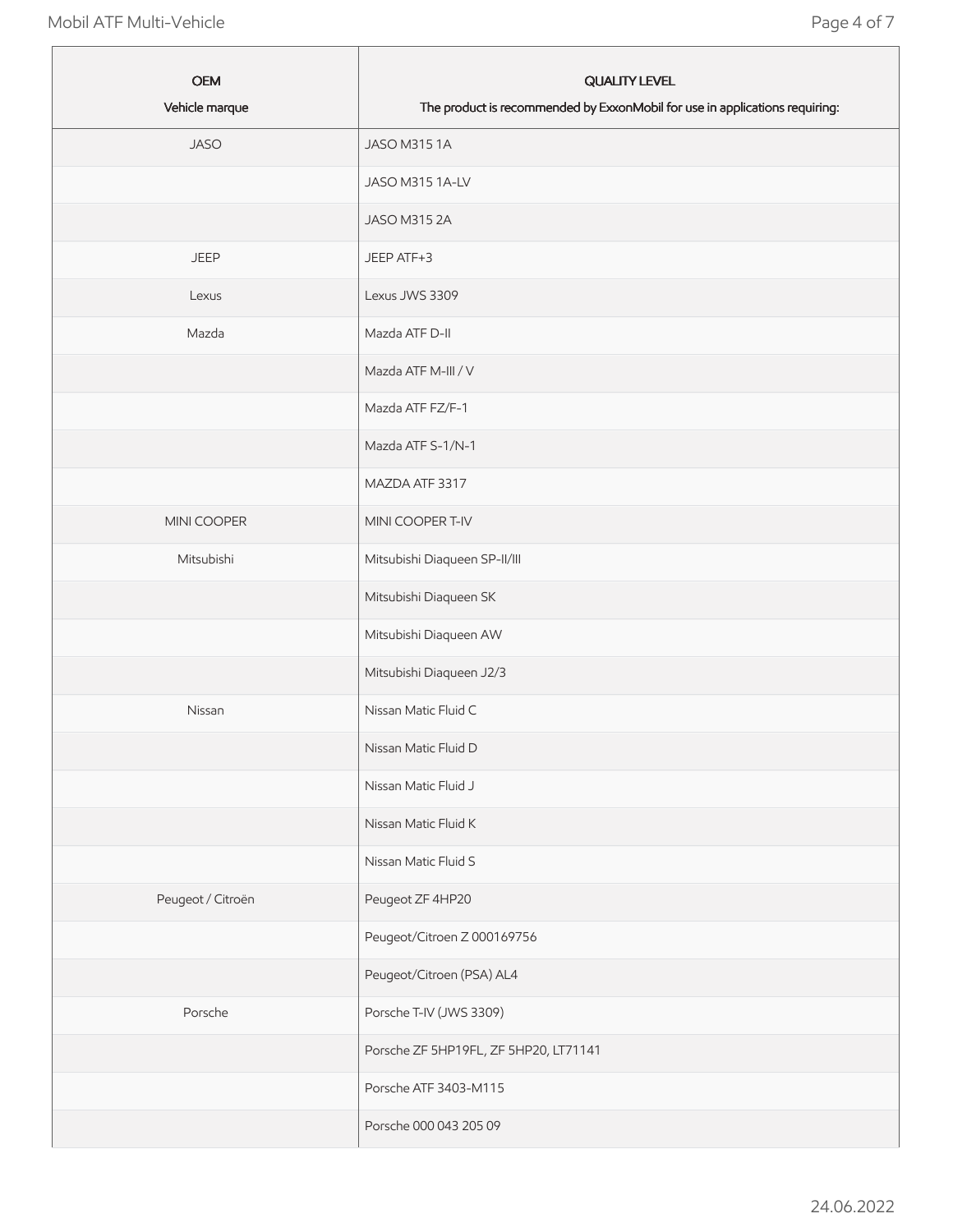| <b>OEM</b><br>Vehicle marque | <b>QUALITY LEVEL</b><br>The product is recommended by ExxonMobil for use in applications requiring: |
|------------------------------|-----------------------------------------------------------------------------------------------------|
|                              | Porsche 999 917 547 00 (A2)                                                                         |
|                              | Porsche 000 043 205 28                                                                              |
|                              | Porsche Z 000169756                                                                                 |
| Renault                      | Renault Matic D2                                                                                    |
|                              | Renault Samsung SATF-D                                                                              |
| Saab                         | Saab T-IV (JWS 3309)                                                                                |
| Subaru                       | Subaru K0140Y0700                                                                                   |
|                              | Subaru ATF 5AT                                                                                      |
|                              | Subaru Dexron®-II                                                                                   |
|                              | Subaru ATF, ATF HP                                                                                  |
| Suzuki                       | Suzuki ATF AW-1                                                                                     |
|                              | Suzuki AT OIL 5D06                                                                                  |
|                              | Suzuki ATF 2326                                                                                     |
|                              | Suzuki ATF 2384K                                                                                    |
|                              | Suzuki JWS 3309                                                                                     |
|                              | Suzuki ATF 3314                                                                                     |
|                              | Suzuki ATF 3317                                                                                     |
| Toyota                       | Toyota ATF D-II                                                                                     |
|                              | Toyota ATF D-III                                                                                    |
|                              | Toyota ATF T-III                                                                                    |
|                              | Toyota ATF T-IV (JWS 3309)                                                                          |
|                              | Toyota ATF WS                                                                                       |
| Volvo                        | Volvo PN 1161521/1161621                                                                            |
|                              | Volvo PN 1161540/1161640                                                                            |
|                              | Volvo PN 31256774/31256675                                                                          |
|                              | Volvo 97340                                                                                         |
|                              | <b>Volvo 97325</b>                                                                                  |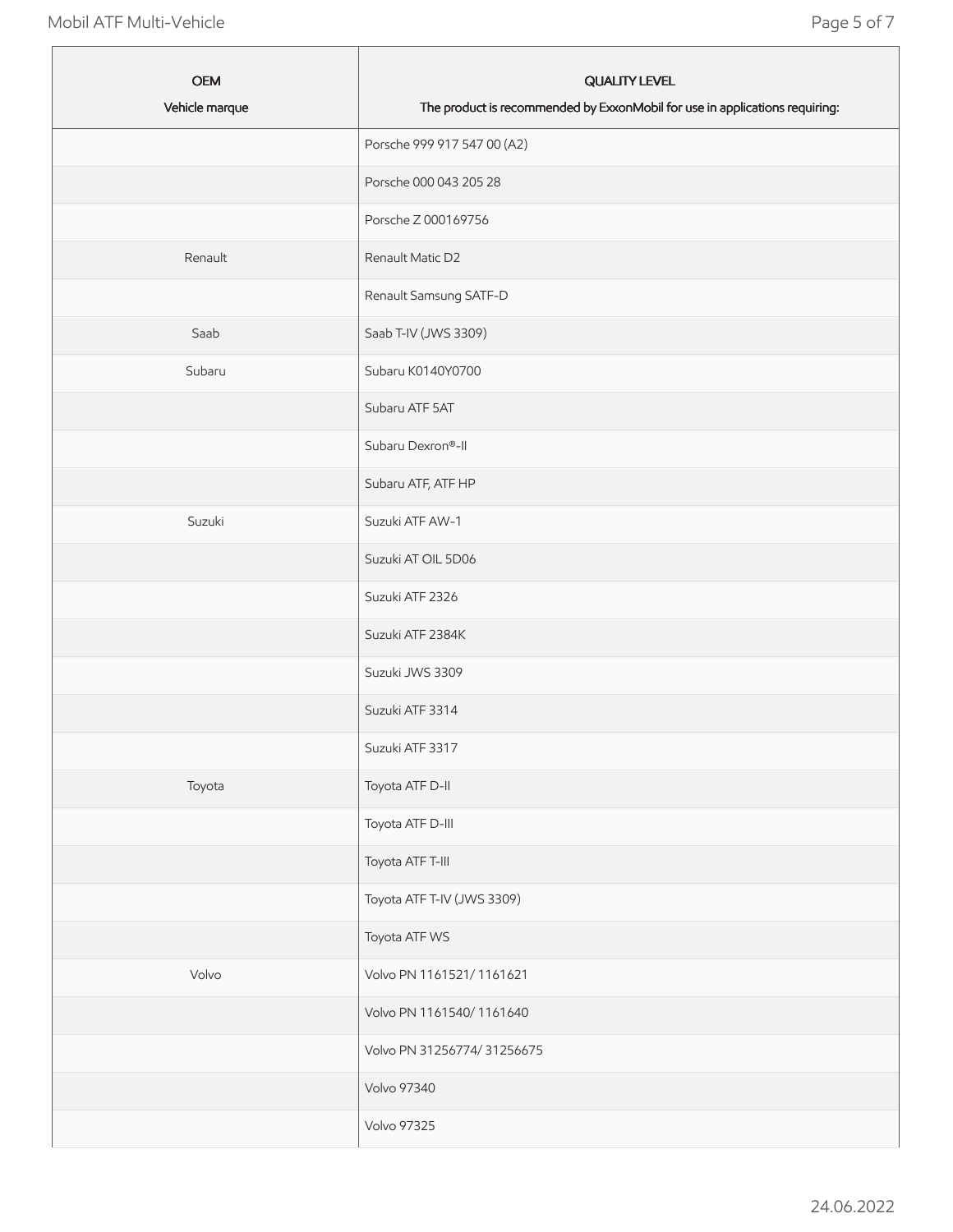| <b>OEM</b><br>Vehicle marque | <b>QUALITY LEVEL</b><br>The product is recommended by ExxonMobil for use in applications requiring: |
|------------------------------|-----------------------------------------------------------------------------------------------------|
|                              | <b>Volvo 97335</b>                                                                                  |
| <b>VW</b>                    | VW G 052-162-A1/A2 / ZF Lifeguard fluid 5                                                           |
|                              | VW G 055-025-A2 (JWS 3309)                                                                          |
|                              | VW 5 HP (ZF 5 HP 30/18FL, 30/19FL, 24A)                                                             |
| <b>ZF</b>                    | ZF 3 & 4 speed transmissions                                                                        |
|                              | ZF TE-ML 05L                                                                                        |
|                              | ZF TE-ML 21L                                                                                        |
| Allison                      | Allison C-3 & C-4                                                                                   |
| R. Bosch AS                  | TE-ML09                                                                                             |
| CAT                          | CAT TO-2                                                                                            |
| <b>Vickers</b>               | M2950-S, I-286-S                                                                                    |

#### Notes:

• It is important to note that the respective vehicle or transmission manufacturers have not evaluated nor approved the product in these applications, except where noted in the Specifications and Approvals section.

• Mobil ATF Multi-Vehicle should not be used in DCT type automatic transmissions.

• Good maintenance practice dictates that automatic transmissions be checked for proper fluid levels at regular intervals, and that the fluid be drained and replaced at intervals recommended by the manufacturer. Some manufacturers recommend more frequent changes of transmission fluid under severe driving conditions such as those that occur in heavy traffic, in hot weather, or when pulling a trailer.

# Specifications and Approvals

#### This product has the following approvals:

GM DEXRON VI

# This product meets or exceeds the requirements of:

JASO 1-A-LV-15

R. Bosch AS TE-ML 09

#### Properties and Specifications

| Property                                        |       |
|-------------------------------------------------|-------|
| Brookfield Viscosity @ -40 C, mPa.s, ASTM D2983 | 11500 |